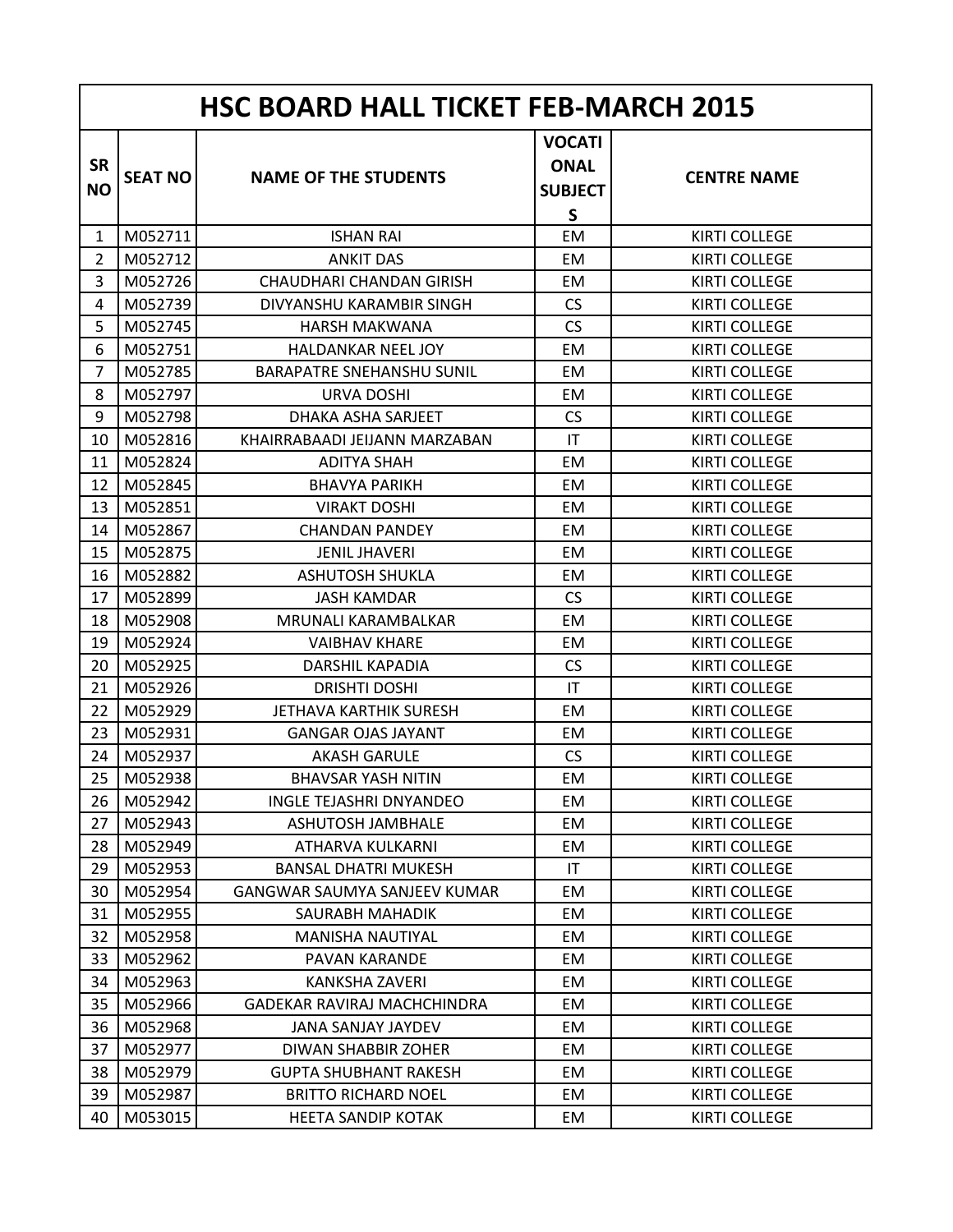| 41 | M053017 | GAIKWAD ADITYA RAVINDRA          | <b>CS</b>              | <b>KIRTI COLLEGE</b> |
|----|---------|----------------------------------|------------------------|----------------------|
| 42 | M053022 | IAN WIFRED NORONHA               | EM                     | <b>KIRTI COLLEGE</b> |
| 43 | M053026 | AAGAM RAJIV SHAH                 | EM                     | <b>KIRTI COLLEGE</b> |
| 44 | M053031 | DAFTARY NEIL MITEN               | EM                     | <b>KIRTI COLLEGE</b> |
| 45 | M053033 | <b>KAREKAR APEKSHA MIKHIL</b>    | EM                     | <b>KIRTI COLLEGE</b> |
| 46 | M053034 | <b>KARAN PARAB</b>               | EM                     | KIRTI COLLEGE        |
| 47 | M053035 | <b>KISHORE VENKATESH</b>         | CS                     | <b>KIRTI COLLEGE</b> |
| 48 | M053037 | <b>ARNAV JAVERI</b>              | EM                     | <b>KIRTI COLLEGE</b> |
| 49 | M053041 | VARUN YOGESH DHULDHOYA           | EM                     | <b>KIRTI COLLEGE</b> |
| 50 | M053042 | <b>JENIL NILESH GALA</b>         | EM                     | KIRTI COLLEGE        |
| 51 | M053059 | KOLI ASHLEY EDISON               | $\mathsf{I}\mathsf{T}$ | <b>KIRTI COLLEGE</b> |
| 52 | M053060 | <b>BAHAL SHREY SANTOSH</b>       | CS                     | <b>KIRTI COLLEGE</b> |
| 53 | M053066 | ANGAD SINGH AGARWAL              | <b>CS</b>              | <b>KIRTI COLLEGE</b> |
| 54 | M053067 | <b>DIVIJ SINGHAL</b>             | EM                     | <b>KIRTI COLLEGE</b> |
| 55 | M053068 | KAMBLE DIGVIJAY DILIP            | EM                     | <b>KIRTI COLLEGE</b> |
| 56 | M053072 | <b>IPSA SINGH YADAV</b>          | EM                     | <b>KIRTI COLLEGE</b> |
| 57 | M053073 | JATIA YASH YOGESH                | EM                     | KIRTI COLLEGE        |
| 58 | M053074 | <b>NEHA HIWALE</b>               | <b>CS</b>              | <b>KIRTI COLLEGE</b> |
| 59 | M053078 | KANNAN NEHA RAJAN                | EM                     | <b>KIRTI COLLEGE</b> |
| 60 | M053082 | <b>KRUTIKA SHAHARE</b>           | EM                     | <b>KIRTI COLLEGE</b> |
| 61 | M053098 | <b>GULGULE SHANTANU UMESH</b>    | EM                     | <b>KIRTI COLLEGE</b> |
| 62 | M053099 | DHARMESH CHAUHAN                 | EM                     | <b>KIRTI COLLEGE</b> |
| 63 | M053104 | DOSHI AASHAY BHUPENDRA           | <b>CS</b>              | <b>KIRTI COLLEGE</b> |
| 64 | M053112 | <b>HARSH BHATIJA</b>             | EM                     | <b>KIRTI COLLEGE</b> |
| 65 | M053128 | ABHISHEK JADHAV                  | <b>CS</b>              | <b>KIRTI COLLEGE</b> |
| 66 | M053135 | <b>GANGAL KSHITU VIJAY</b>       | EM                     | <b>KIRTI COLLEGE</b> |
| 67 | M053137 | DHAMANE SHRENIK SANJAY           | EM                     | <b>KIRTI COLLEGE</b> |
| 68 | M053138 | <b>BHAWATE SHREY SURENDRA</b>    | <b>CS</b>              | <b>KIRTI COLLEGE</b> |
| 69 | M053141 | LARIAB AKHTAR ANSARI             | EM                     | <b>KIRTI COLLEGE</b> |
| 70 | M053145 | HANDE ANSHULA VASANTRAO          | EM                     | <b>KIRTI COLLEGE</b> |
| 71 | M053148 | <b>GUDADE ASHWAJIT BHAGWAN</b>   | EM                     | <b>KIRTI COLLEGE</b> |
| 72 | M053152 | <b>ISHITA RAI</b>                | EM                     | <b>KIRTI COLLEGE</b> |
| 73 | M053154 | <b>CHATURVEDI PALASH</b>         | CS                     | <b>KIRTI COLLEGE</b> |
| 74 | M053185 | <b>DIXIT MIHIRRAJ</b>            | EM                     | <b>KIRTI COLLEGE</b> |
| 75 | M053187 | <b>KUNJAL GALA</b>               | IT                     | <b>KIRTI COLLEGE</b> |
| 76 | M053191 | <b>MANDLIK NISHAD GIRISH</b>     | CS                     | <b>KIRTI COLLEGE</b> |
| 77 | M053193 | GAJJI ABHISHEK NARAHARI          | EM                     | <b>KIRTI COLLEGE</b> |
| 78 | M053195 | <b>KHADYE HRISHIKESH NITIN</b>   | EM                     | <b>KIRTI COLLEGE</b> |
| 79 | M053199 | MANJARI VISHWAKARMA              | EM                     | <b>KIRTI COLLEGE</b> |
| 80 | M053203 | LIMAYE AMIT AJAY                 | EM                     | <b>KIRTI COLLEGE</b> |
| 81 | M053208 | <b>JESTE MOHIT SANDEEP</b>       | EM                     | <b>KIRTI COLLEGE</b> |
| 82 | M053213 | KAMBLI ADITI AJAY                | EM                     | <b>KIRTI COLLEGE</b> |
| 83 | M053243 | ANUSHA MALANI                    | <b>CS</b>              | <b>KIRTI COLLEGE</b> |
| 84 | M053252 | <b>ATUL NAYAK</b>                | EM                     | <b>KIRTI COLLEGE</b> |
| 85 | M053254 | LOTE TWINKAL KAWDUJI             | EM                     | <b>KIRTI COLLEGE</b> |
| 86 | M053261 | <b>GHADIGOANKAR OVI SATYAWAN</b> | IT                     | <b>KIRTI COLLEGE</b> |
| 87 | M053267 | JERPOTLE KARAN RAJESH            | EM                     | KIRTI COLLEGE        |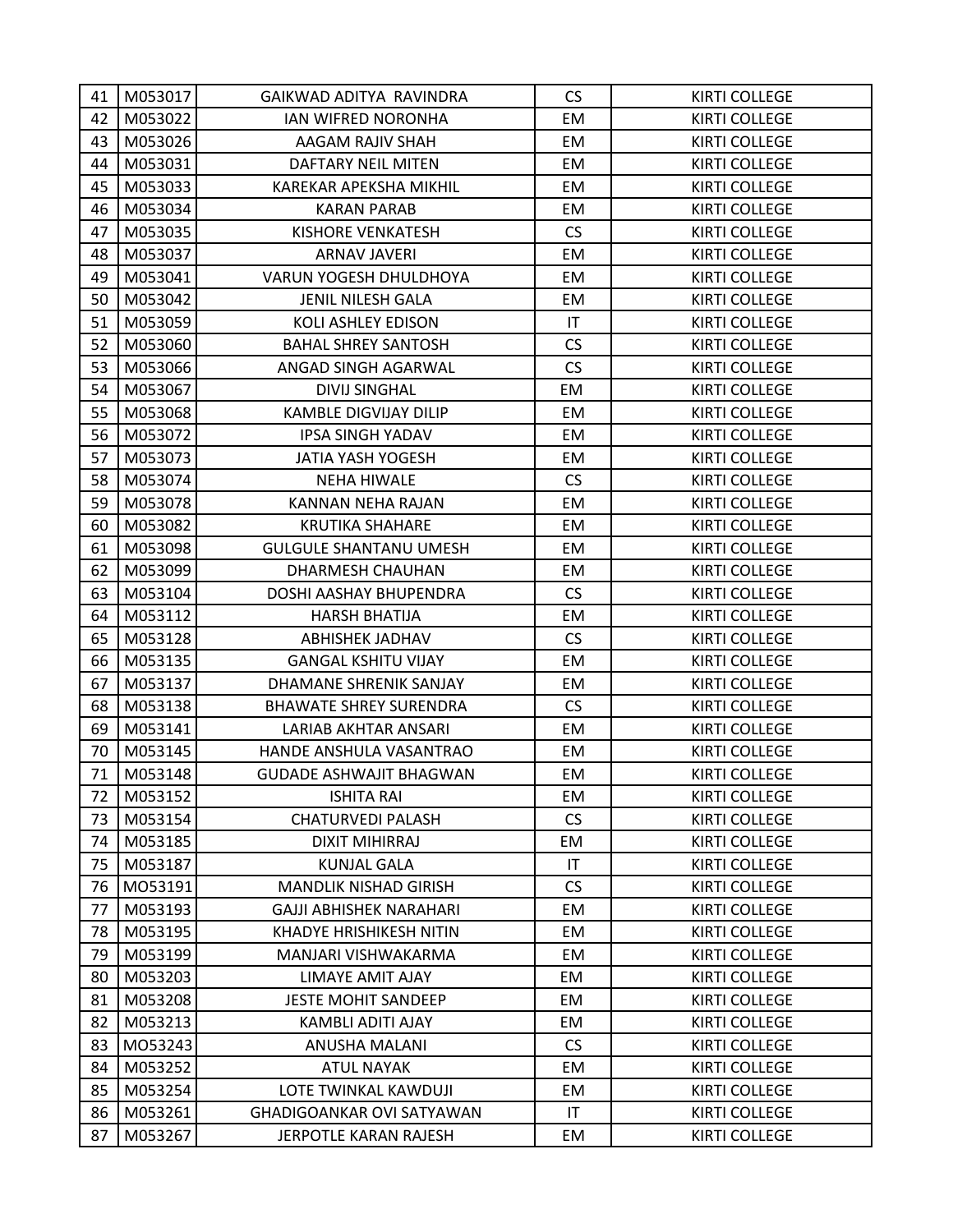| 88  | M053271     | RAJENDRA KC                      | <b>CS</b>              | KIRTI COLLEGE        |
|-----|-------------|----------------------------------|------------------------|----------------------|
| 89  | M053281     | DESHMUKH KRISHNAKANT SUDHAKAR    | EM                     | <b>KIRTI COLLEGE</b> |
| 90  | M053293     | <b>JAIN NEEL NIRAJ</b>           | EM                     | <b>KIRTI COLLEGE</b> |
| 91  | M053296     | AASHNA JALAN                     | EM                     | <b>KIRTI COLLEGE</b> |
| 92  | M053303     | KAMBLE PALLAVI NAGORAO           | EM                     | <b>KIRTI COLLEGE</b> |
| 93  | M053306     | KAUSTUBH MAHENDRA KALYANKAR      | EM                     | <b>KIRTI COLLEGE</b> |
| 94  | M053312     | <b>BHARAT KUMAR JAIN</b>         | EM.                    | <b>KIRTI COLLEGE</b> |
| 95  | M053313     | LOTLIKAR MAYURI MANDAR           | EM                     | <b>KIRTI COLLEGE</b> |
| 96  | M053324     | DESHMUKH MOHAMMED ASLAM          | EM                     | <b>KIRTI COLLEGE</b> |
| 97  | M053348     | <b>ISHA MUKUND DONGRE</b>        | EM                     | <b>KIRTI COLLEGE</b> |
| 98  | M053353     | ABHISHEK NEMKUMAR BHANDARI       | EM                     | <b>KIRTI COLLEGE</b> |
| 99  | M053367     | ADITYA SANJEEV GALA              | EM                     | <b>KIRTI COLLEGE</b> |
| 100 | M053372     | <b>SUNNY DHOTRE</b>              | EM                     | <b>KIRTI COLLEGE</b> |
| 101 | M053382     | <b>HICHKAD SOHAM</b>             | <b>CS</b>              | <b>KIRTI COLLEGE</b> |
| 102 | M053395     | DOIPHODE OMKAR SANJAY            | EM                     | <b>KIRTI COLLEGE</b> |
| 103 | M053400     | KINI ANOOP VIVEKANAND            | EM                     | <b>KIRTI COLLEGE</b> |
| 104 | M053407     | <b>KRUTIKA APPASWAMY</b>         | EM                     | <b>KIRTI COLLEGE</b> |
| 105 | M053408     | <b>HARDIK PRABHU</b>             | <b>CS</b>              | <b>KIRTI COLLEGE</b> |
| 106 | M053421     | KURHEKAR PUSHKAR ANIRUDDHA       | EM                     | <b>KIRTI COLLEGE</b> |
| 107 | M053425     | KSHIRSAGAR CHANDRASHEKHAR PRASAD | EM                     | <b>KIRTI COLLEGE</b> |
| 108 | M053426     | AAGAMKUMAR KRITIKUMAR KHANDOR    | EM                     | <b>KIRTI COLLEGE</b> |
| 109 | M053433     | DAVE MAHIR RAJESH                | EM                     | <b>KIRTI COLLEGE</b> |
| 110 | M053438     | <b>CHANDORKAR SOHAM VIJAY</b>    | EM                     | <b>KIRTI COLLEGE</b> |
| 111 | M053443     | ANISH SHARAD DESHPANDE           | EM                     | <b>KIRTI COLLEGE</b> |
| 112 | M053462     | <b>GAWANE SARANG SANJAY</b>      | <b>CS</b>              | <b>KIRTI COLLEGE</b> |
| 113 | M053465     | DEVANSHI RASHMIKANT SHAH         | IT                     | <b>KIRTI COLLEGE</b> |
| 114 | M053467     | <b>GAIKWAD PRATIK MAHADEO</b>    | EM                     | <b>KIRTI COLLEGE</b> |
| 115 | M053474     | <b>MAITRI VIREN VORA</b>         | EM                     | <b>KIRTI COLLEGE</b> |
| 116 | M053476     | <b>DEEPTA SURESH</b>             | EM                     | <b>KIRTI COLLEGE</b> |
| 117 | M053488     | ANTONY FERNANDO JEROME           | EM                     | <b>KIRTI COLLEGE</b> |
|     | 118 M053496 | AAKASH DARSHAK SHAH              | <b>CS</b>              | <b>KIRTI COLLEGE</b> |
| 119 | M053507     | KARANI DHRUVIL DHIREN            | EM                     | <b>KIRTI COLLEGE</b> |
| 120 | M053509     | AMBURE PURVA RAJU                | IT                     | <b>KIRTI COLLEGE</b> |
| 121 | M053511     | ADITYA DAS                       | IT.                    | <b>KIRTI COLLEGE</b> |
| 122 | M053515     | DOSHI VATSAL VINESH              | CS                     | <b>KIRTI COLLEGE</b> |
| 123 | M053517     | <b>CHITRANG SANDEEP AGARWAL</b>  | EM                     | <b>KIRTI COLLEGE</b> |
| 124 | M053518     | KULKARNI SARVADNYA AMARENDRA     | EM                     | <b>KIRTI COLLEGE</b> |
| 125 | M053522     | AKASH KONDA                      | <b>CS</b>              | <b>KIRTI COLLEGE</b> |
| 126 | M053525     | AKASH UMESH KHANDKE              | CS                     | <b>KIRTI COLLEGE</b> |
| 127 | M053528     | <b>LAHOTI YASH RAJESH</b>        | EM                     | <b>KIRTI COLLEGE</b> |
| 128 | M053536     | HITANSHU DESAI                   | EM                     | <b>KIRTI COLLEGE</b> |
| 129 | M053540     | <b>VISHAL DARODE</b>             | $\mathsf{I}\mathsf{T}$ | <b>KIRTI COLLEGE</b> |
| 130 | M053544     | KHADSE TUSHAR GAUTAM             | EM                     | <b>KIRTI COLLEGE</b> |
| 131 | M053560     | <b>MANKAR RASHMI KISHORE</b>     | EM                     | <b>KIRTI COLLEGE</b> |
| 132 | M053563     | DEOKAR KASHMIRA RAMESH           | IT                     | <b>KIRTI COLLEGE</b> |
| 133 | M053568     | KULKARNI SHREYASH SHRIKANT       | EM                     | KIRTI COLLEGE        |
| 134 | M053577     | ADHAU SHASHWAT CHANDRASHEKAR     | EM                     | <b>KIRTI COLLEGE</b> |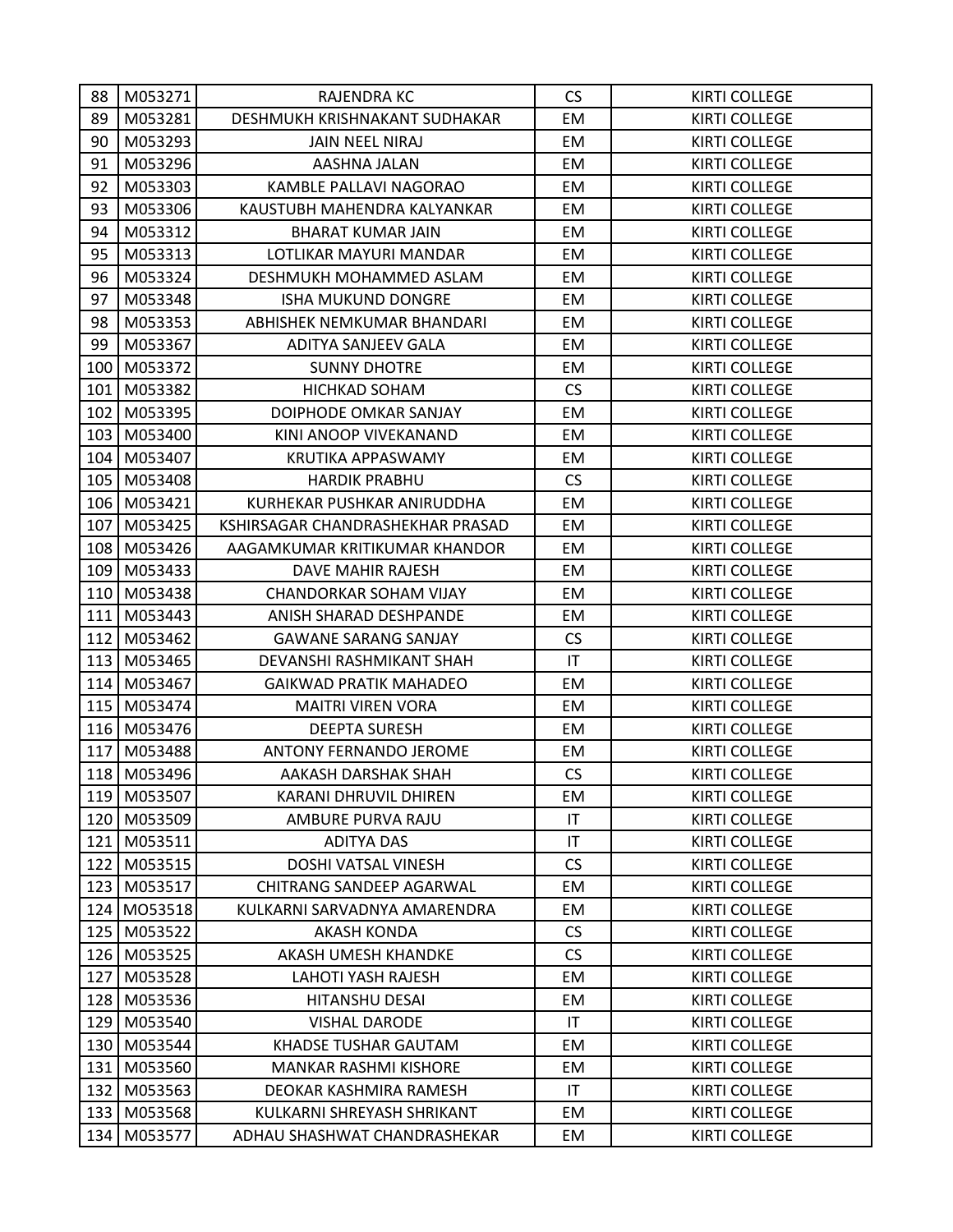|     | 135 M053582   | KANVINDE SOHAM SUDHIR         | EM                     | <b>KIRTI COLLEGE</b>  |
|-----|---------------|-------------------------------|------------------------|-----------------------|
|     | 136 M053585   | <b>MANAS DRESSWALA</b>        | EM                     | <b>KIRTI COLLEGE</b>  |
| 137 | M053589       | DEVADIGA SUMEET TEJPAL        | <b>CS</b>              | <b>KIRTI COLLEGE</b>  |
|     | 138 M053591   | HITANSHU SUNIL BACHAWAT       | <b>CS</b>              | <b>KIRTI COLLEGE</b>  |
|     | 139 M053599   | AYUSH MEHTA                   | EM                     | <b>KIRTI COLLEGE</b>  |
|     | 140 M053608   | DORUGADE TANMAY DATTATRAY     | EM                     | <b>KIRTI COLLEGE</b>  |
|     | 141 M053609   | MATE SHWETANSH MANGESH        | EM                     | <b>KIRTI COLLEGE</b>  |
| 142 | M053610       | <b>FAHD MUKHTAR BAGWAN</b>    | IT                     | <b>KIRTI COLLEGE</b>  |
|     | 143 M053626   | <b>INGLE PRITISH BHARAT</b>   | EM                     | <b>KIRTI COLLEGE</b>  |
|     | 144 M053636   | BARDHAN SUDEEP SAMIRAN        | EM                     | <b>KIRTI COLLEGE</b>  |
|     | 145 M053645   | JOSHI MUKUL PANCHANAN         | EM                     | <b>KIRTI COLLEGE</b>  |
|     | 146 M053649   | <b>ISHANI PAULCHAUDHARI</b>   | EM                     | <b>KIRTI COLLEGE</b>  |
| 147 | M053658       | <b>GHADGE SAURABH NAVNATH</b> | EM                     | <b>KIRTI COLLEGE</b>  |
|     | 148 M053673   | KOLEKAR RUSHIKESH VISHWANATH  | $\mathsf{I}\mathsf{T}$ | <b>KIRTI COLLEGE</b>  |
|     | 149 M053685   | <b>GOENKA DEVANSH SUNIL</b>   | <b>CS</b>              | <b>KIRTI COLLEGE</b>  |
|     | 150 M053689   | <b>JAGTIANI VIDUR</b>         | EM                     | <b>KIRTI COLLEGE</b>  |
|     | 151   M053690 | <b>DEDHIA KEVIN MUKESH</b>    | EM                     | <b>KIRTI COLLEGE</b>  |
|     | 152 M053694   | <b>GANDHI DEVKI JAYESH</b>    | $\mathsf{I}\mathsf{T}$ | <b>KIRTI COLLEGE</b>  |
|     | 153 M053706   | <b>JOSHI ASHWINI KISHOR</b>   | EM                     | <b>KIRTI COLLEGE</b>  |
|     | 154 M053709   | CHHEDA JAY PRAFUL             | EM                     | <b>KIRTI COLLEGE</b>  |
|     | 155 M053710   | <b>GUPTA TANYA OMPRAKASH</b>  | EM                     | <b>KIRTI COLLEGE</b>  |
|     | 156 M053713   | DAVE KASHYAP GIRISH           | EM                     | <b>KIRTI COLLEGE</b>  |
| 157 | M053719       | <b>GANDHI KAYUMARS BOMI</b>   | EM                     | <b>KIRTI COLLEGE</b>  |
|     | 158 M053720   | CHILWAN UZAIR ADIL            | IT                     | <b>KIRTI COLLEGE</b>  |
|     | 159 M053729   | SHREASHTA DASH                | EM                     | <b>ANTHONY DSILVA</b> |
|     | 160 M053730   | SHAH HARI DHARMENDRA          | CS                     | <b>ANTHONY DSILVA</b> |
| 161 | M053733       | SHOBHAWAT JIGNESH NILESH      | EM                     | <b>ANTHONY DSILVA</b> |
| 162 | M053740       | PRAJAPATI PARTH PARESH        | EM                     | <b>ANTHONY DSILVA</b> |
|     | 163 M053748   | SHAMBHAVI SHIREESH AMBHAIKAR  | IT                     | <b>ANTHONY DSILVA</b> |
| 164 | M053753       | PRIYANSHI SOMANI              | EM                     | <b>ANTHONY DSILVA</b> |
|     | 165 M053760   | SYED RAZA MEHDI               | EM                     | <b>ANTHONY DSILVA</b> |
|     | 166 M053763   | PATIL RIYA RAJESH             | <b>CS</b>              | <b>ANTHONY DSILVA</b> |
| 167 | M053768       | RAMSHA SHABBIR ANSARI         | $\mathsf{I}\mathsf{T}$ | <b>ANTHONY DSILVA</b> |
| 168 | M053769       | NADKARNI ABHAY NARAHARI       | EM                     | <b>ANTHONY DSILVA</b> |
| 169 | M053779       | <b>SHAH CHIRAG RASESH</b>     | EM                     | <b>ANTHONY DSILVA</b> |
| 170 | M053781       | <b>SALONI SHAH</b>            | IT                     | <b>ANTHONY DSILVA</b> |
| 171 | M053783       | PANDARE RAHUL VISHWAS         | EM                     | <b>ANTHONY DSILVA</b> |
| 172 | M053790       | SHARMA VRAJESH KANHAIYA       | EM                     | <b>ANTHONY DSILVA</b> |
| 173 | M053791       | SAWALE PRAJVAL RAVINDRA       | EM                     | <b>ANTHONY DSILVA</b> |
| 174 | M053799       | MODI NIHAAL SHAILESH          | EM                     | <b>ANTHONY DSILVA</b> |
| 175 | M053817       | SHETTY PRANAY PRAKASH         | EM                     | <b>ANTHONY DSILVA</b> |
|     | 176 M053821   | <b>MHADNAK GANESH SUNIL</b>   | EM                     | <b>ANTHONY DSILVA</b> |
| 177 | M053865       | RADHIKA JAYAN                 | IT                     | <b>ANTHONY DSILVA</b> |
| 178 | M053870       | SHAIKH ARBAZ RAJVALLI         | EM                     | <b>ANTHONY DSILVA</b> |
| 179 | M053885       | SARTHAKE CHOUDHARY            | EM                     | <b>ANTHONY DSILVA</b> |
| 180 | M053888       | PATEL KUNDAN ARVIND           | EM                     | <b>ANTHONY DSILVA</b> |
| 181 | M053896       | NIDHI SRIDHAR                 | EM                     | <b>ANTHONY DSILVA</b> |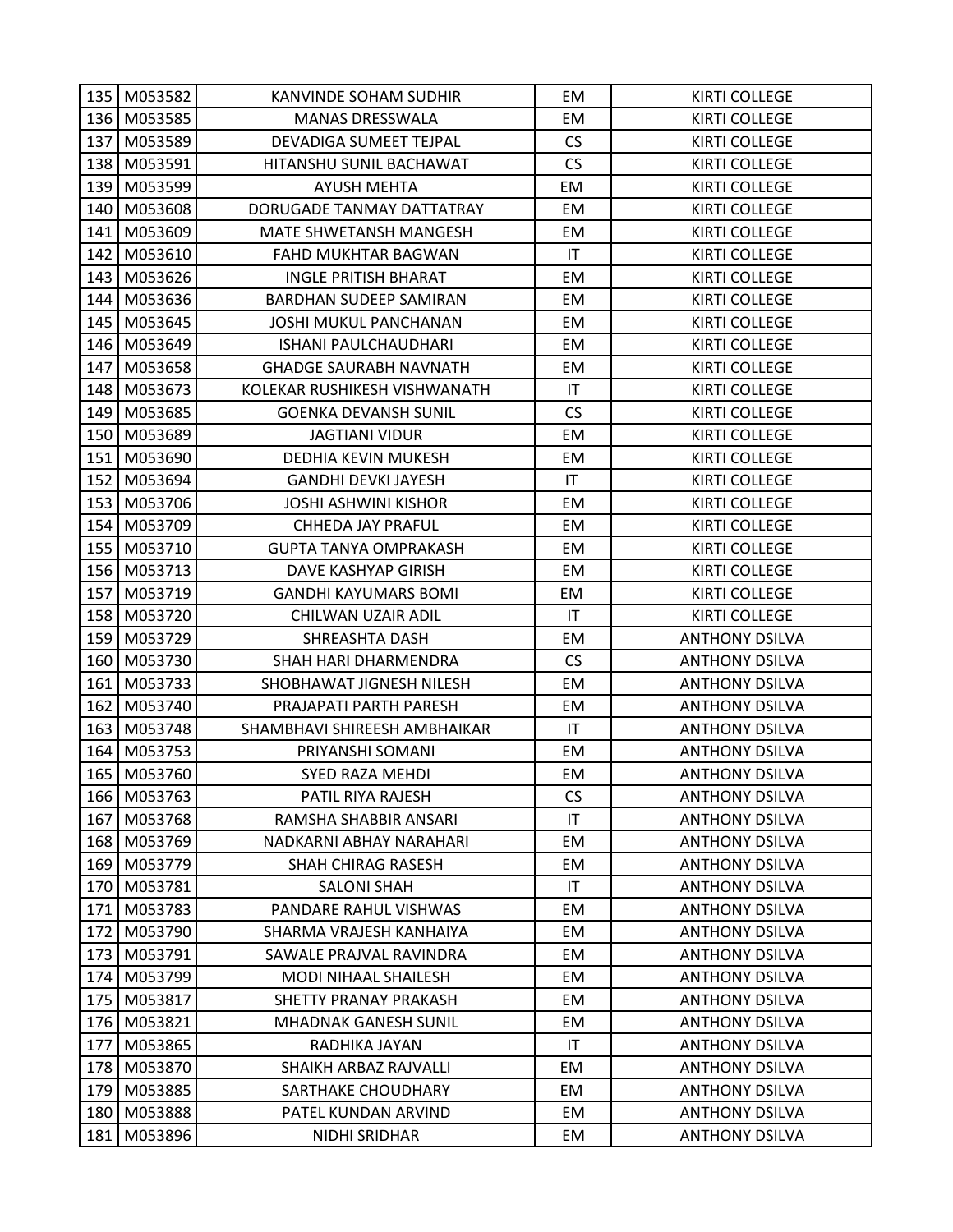|     | 182 M053901   | PARTH SANDIP MEHTA          | <b>CS</b>              | <b>ANTHONY DSILVA</b> |
|-----|---------------|-----------------------------|------------------------|-----------------------|
|     | 183 M053902   | PATANGE ADITYA ATUL         | CS                     | <b>ANTHONY DSILVA</b> |
| 184 | M053903       | SHIRSAT ADITYA MILIND       | EM                     | <b>ANTHONY DSILVA</b> |
|     | 185 M053904   | SHAIKH SADIYAH SALIMAHMED   | $\mathsf{I}\mathsf{T}$ | <b>ANTHONY DSILVA</b> |
|     | 186 M053906   | SHETTY RHEA CHITENDRA       | IT                     | <b>ANTHONY DSILVA</b> |
| 187 | M053907       | OMKAR DEGWEKAR              | EM                     | <b>ANTHONY DSILVA</b> |
|     | 188 M053924   | SAFFI GARG                  | EM                     | <b>ANTHONY DSILVA</b> |
| 189 | M053930       | PATKI YASH AMEET            | EM                     | <b>ANTHONY DSILVA</b> |
| 190 | M053932       | MEHTA YASH HASMUKH          | EM                     | <b>ANTHONY DSILVA</b> |
|     | 191   M053934 | SAI ANUKHT MUDDANA          | EM                     | <b>ANTHONY DSILVA</b> |
|     | 192 M053936   | <b>RAUT SAISH RAJESH</b>    | EM                     | <b>ANTHONY DSILVA</b> |
| 193 | M053946       | SATI SHUBHAM BHUWAN         | EM                     | <b>ANTHONY DSILVA</b> |
| 194 | M053951       | SANGHVI SHANAY JITESH       | EM                     | <b>ANTHONY DSILVA</b> |
|     | 195 M053953   | NARWADE DHANRAJ BABARAO     | EM                     | <b>ANTHONY DSILVA</b> |
|     | 196 M053957   | NAMRATA BHARTIYA            | EM                     | <b>ANTHONY DSILVA</b> |
| 197 | M053959       | SAVLA JANHAVI NILESH        | EM                     | <b>ANTHONY DSILVA</b> |
|     | 198 M053 962  | SHAIKH MOHD WASIF AFTAB     | EM                     | <b>ANTHONY DSILVA</b> |
| 199 | M053965       | <b>RIA DOSHI</b>            | EM                     | <b>ANTHONY DSILVA</b> |
|     | 200 M053968   | RANE SIDDHI PRASAD          | $\mathsf{I}\mathsf{T}$ | <b>ANTHONY DSILVA</b> |
| 201 | M053971       | MEHTA RADHIKA NANDKISHORE   | EM                     | <b>ANTHONY DSILVA</b> |
| 202 | M053986       | <b>SAWANT MOHIT SUHAS</b>   | EM                     | <b>ANTHONY DSILVA</b> |
|     | 203   M053988 | SHETTY KSHITIJ CHANDRAHASA  | EM                     | <b>ANTHONY DSILVA</b> |
|     | 204   M053993 | PRIYAJ MEHTA                | EM                     | <b>ANTHONY DSILVA</b> |
|     | 205   M054000 | SHAH PARTHVI HIREN          | EM.                    | <b>ANTHONY DSILVA</b> |
|     | 206   M054007 | RASAL SHRIJEET ANANDRAO     | EM                     | <b>ANTHONY DSILVA</b> |
| 207 | M054015       | SHIRKE ANIKET SANTOSH       | CS                     | <b>ANTHONY DSILVA</b> |
| 208 | M054019       | RISHIKARIKUMAR MODY         | $\mathsf{I}\mathsf{T}$ | <b>ANTHONY DSILVA</b> |
| 209 | M054022       | NIGAM SHAILESH SHAH         | EM                     | <b>ANTHONY DSILVA</b> |
|     | 210 M054026   | SAHIL SOHIN MERCHANT        | EM                     | <b>ANTHONY DSILVA</b> |
|     | 211 M054027   | SAISH NITIN MONDKAR         | $\mathsf{I}\mathsf{T}$ | <b>ANTHONY DSILVA</b> |
|     | 212 M054030   | NAVNEET SINGH MANN          | EM                     | <b>ANTHONY DSILVA</b> |
| 213 | M054033       | PANCHAL VIRAJ SAINATH       | EM                     | <b>ANTHONY DSILVA</b> |
|     | 214 M054037   | MIHIR ASHISH PETHE          | EM                     | <b>ANTHONY DSILVA</b> |
|     | 215 M054038   | SEMLANI RISHAB RANJEET      | EM                     | <b>ANTHONY DSILVA</b> |
| 216 | M054041       | PARTH KIRIT GADA            | EM                     | <b>ANTHONY DSILVA</b> |
| 217 | M054048       | SHINDE SMITAL VISHNU        | IT                     | <b>ANTHONY DSILVA</b> |
| 218 | M054057       | <b>RUSHABH DIVYEN MEHTA</b> | EM                     | <b>ANTHONY DSILVA</b> |
| 219 | M054058       | <b>MISTRY FAIZ FEROZE</b>   | EM                     | <b>ANTHONY DSILVA</b> |
| 220 | M054067       | RISHAB GUJARATHI            | EM                     | <b>ANTHONY DSILVA</b> |
| 221 | M054073       | SHEWALE AJINKYA VILAS       | EM                     | <b>ANTHONY DSILVA</b> |
| 222 | M054074       | MUTALIK AJIT GAJANAN        | <b>CS</b>              | <b>ANTHONY DSILVA</b> |
| 223 | M054084       | PAREEK PIKASHI SUSHEEL      | EM                     | <b>ANTHONY DSILVA</b> |
| 224 | M054098       | PARTH AMUL KOTHARE          | <b>CS</b>              | <b>ANTHONY DSILVA</b> |
| 225 | M054116       | MENEZES ELVIS EDWARD        | <b>CS</b>              | <b>ANTHONY DSILVA</b> |
|     | 226 M054120   | NANCHE SUMEDH SANJAY        | EM                     | <b>ANTHONY DSILVA</b> |
| 227 | M054126       | SHINTRE OMKAR CHANDRAKRANT  | EM                     | <b>ANTHONY DSILVA</b> |
| 228 | M054127       | SALUNKE OMKAR VINAYAK       | EM                     | <b>ANTHONY DSILVA</b> |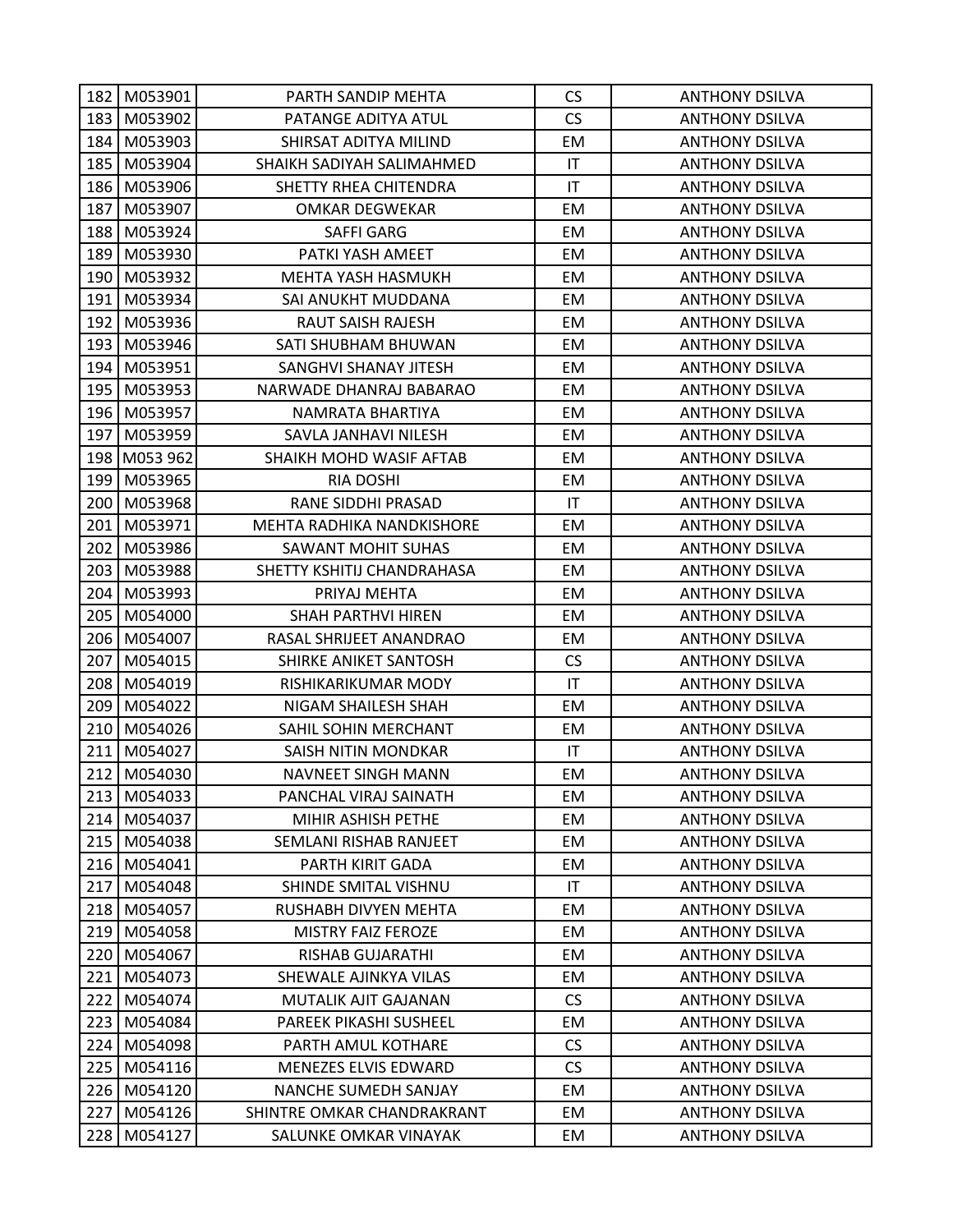|     | 229 M054128 | SARKAR SOMNATH KRISHNA          | EM                     | <b>ANTHONY DSILVA</b>              |
|-----|-------------|---------------------------------|------------------------|------------------------------------|
|     | 230 M054137 | PARMAR MANASI JYOTISH           | EM                     | <b>ANTHONY DSILVA</b>              |
| 231 | M054150     | NAVALE SANGRAM RAJENDRA         | EM                     | <b>ANTHONY DSILVA</b>              |
| 232 | M054153     | SAWDEKAR NINAD RAJENDRA         | EM                     | <b>ANTHONY DSILVA</b>              |
| 233 | M054159     | SHREYA VENKATESH IYER           | <b>CS</b>              | <b>ANTHONY DSILVA</b>              |
| 234 | M054163     | <b>MEHTA PRANNOY DHIREN</b>     | $\mathsf{I}\mathsf{T}$ | <b>ANTHONY DSILVA</b>              |
|     | 235 M054164 | NAYAK ANANT VAMAN               | CS                     | <b>ANTHONY DSILVA</b>              |
| 236 | M064176     | SAI ASHUTOSH DUMBARE            | EM                     | <b>ANTHONY DSILVA</b>              |
| 237 | M054177     | SHAH AALAP ANIL                 | <b>CS</b>              | <b>ANTHONY DSILVA</b>              |
|     | 238 M054179 | <b>NACHIKET RANE</b>            | EM                     | <b>ANTHONY DSILVA</b>              |
| 239 | M054182     | NIHAL DEEPAK SHAH               | <b>CS</b>              | <b>ANTHONY DSILVA</b>              |
| 240 | M054201     | SHELHALKAR MAYUR SANJAY         | EM                     | <b>ANTHONY DSILVA</b>              |
| 241 | M054239     | SAMPAT HARMIT DEEPAK            | EM                     | <b>ANTHONY DSILVA</b>              |
| 242 | M054241     | NAGPAL GURPREET SINGH           | EM                     | <b>ANTHONY DSILVA</b>              |
| 243 | M054255     | SAWANT SARVESH SANDESH          | EM                     | <b>ANTHONY DSILVA</b>              |
| 244 | M054258     | MOHAMMED SAAD MUNAF QADRI       | EM                     | <b>ANTHONY DSILVA</b>              |
| 245 | M054261     | SHARIQUE SAMI KHAN              | EM                     | <b>ANTHONY DSILVA</b>              |
| 246 | M054269     | RUPANI RUSHAB SANJAY            | EM                     | <b>ANTHONY DSILVA</b>              |
| 247 | M054286     | <b>PRANAV SHIRKE</b>            | EM                     | <b>ANTHONY DSILVA</b>              |
|     | 248 M054294 | SHETTY VISHRUTH VISWESHWAR      | EM                     | <b>ANTHONY DSILVA</b>              |
| 249 | M054301     | SHASHWAT SRIVASTAVA             | EM                     | <b>ANTHONY DSILVA</b>              |
| 250 | M054305     | <b>MHAMBREY SUSHANT SHIRISH</b> | EM                     | <b>ANTHONY DSILVA</b>              |
| 251 | M054328     | NITIN NAUTIYAL                  | EM                     | <b>ANTHONY DSILVA</b>              |
| 252 | M054337     | MISHRA SHUBHAM VIRCHANDRA       | EM                     | <b>ANTHONY DSILVA</b>              |
| 253 | M054349     | RASMITA KUMARI                  | EM                     | <b>ANTHONY DSILVA</b>              |
| 254 | M054350     | POHEKAR SUMEDH RAMESHWAR        | EM                     | <b>ANTHONY DSILVA</b>              |
| 255 | M054365     | SHUBHAM DUTT                    | EM                     | <b>ANTHONY DSILVA</b>              |
|     | 256 M054386 | RISHAB DAYANAND SHETTY          | $\mathsf{I}\mathsf{T}$ | <b>ANTHONY DSILVA</b>              |
| 257 | M054399     | VISHWAS DESHMUKH                | EM                     | <b>MAHARASHTRA HIGH SCHOOL - 2</b> |
|     | 258 M054400 | SIDDHARTH GOPAL                 | <b>CS</b>              | <b>MAHARASHTRA HIGH SCHOOL - 2</b> |
|     | 259 M054403 | SUBHIKSHA MUKUNTHARAJ           | EM                     | <b>MAHARASHTRA HIGH SCHOOL - 2</b> |
| 260 | M054410     | SIDDHARTH SINGH                 | EM                     | <b>MAHARASHTRA HIGH SCHOOL - 2</b> |
|     | 261 M054411 | WADHAVANE SUYASH VIKAS          | <b>CS</b>              | <b>MAHARASHTRA HIGH SCHOOL - 2</b> |
| 262 | M054417     | SIDDHIQUI ABDUR RAHMAN HUSAIN   | EM                     | <b>MAHARASHTRA HIGH SCHOOL - 2</b> |
| 263 | M054418     | VORA RUSHABH NARENDRA           | EM                     | <b>MAHARASHTRA HIGH SCHOOL - 2</b> |
| 264 | M054423     | TUSHAR TYAGRAJ RAO              | EM                     | <b>MAHARASHTRA HIGH SCHOOL - 2</b> |
| 265 | M054425     | <b>SUMUKH DEDHIA</b>            | EM                     | <b>MAHARASHTRA HIGH SCHOOL - 2</b> |
| 266 | M054427     | <b>VELANGI RAJAVI SHRIDHAR</b>  | EM                     | <b>MAHARASHTRA HIGH SCHOOL - 2</b> |
| 267 | M054428     | <b>SHYEN VAKHARIA</b>           | EM                     | <b>MAHARASHTRA HIGH SCHOOL - 2</b> |
| 268 | M054431     | <b>TANAY NIHAL SHAH</b>         | EM                     | <b>MAHARASHTRA HIGH SCHOOL - 2</b> |
| 269 | M054448     | SWAMI ONKAR PRAKASH             | EM                     | <b>MAHARASHTRA HIGH SCHOOL - 2</b> |
| 270 | M054453     | SIDDHI SHARMA                   | <b>CS</b>              | <b>MAHARASHTRA HIGH SCHOOL - 2</b> |
| 271 | M054455     | SIMRAN AGARWAL                  | <b>CS</b>              | <b>MAHARASHTRA HIGH SCHOOL - 2</b> |
| 272 | M054462     | TAWARE AJAY VISHISHTA           | EM                     | <b>MAHARASHTRA HIGH SCHOOL - 2</b> |
| 273 | M054471     | SURYARAO CHINMAY ULHAS          | EM                     | <b>MAHARASHTRA HIGH SCHOOL - 2</b> |
| 274 | M054483     | TEWARY SHEETAL AMIYA SHANKAR    | EM                     | <b>MAHARASHTRA HIGH SCHOOL - 2</b> |
| 275 | M054484     | UJGARE SNEHA CHANDRAKANT        | EM                     | <b>MAHARASHTRA HIGH SCHOOL - 2</b> |